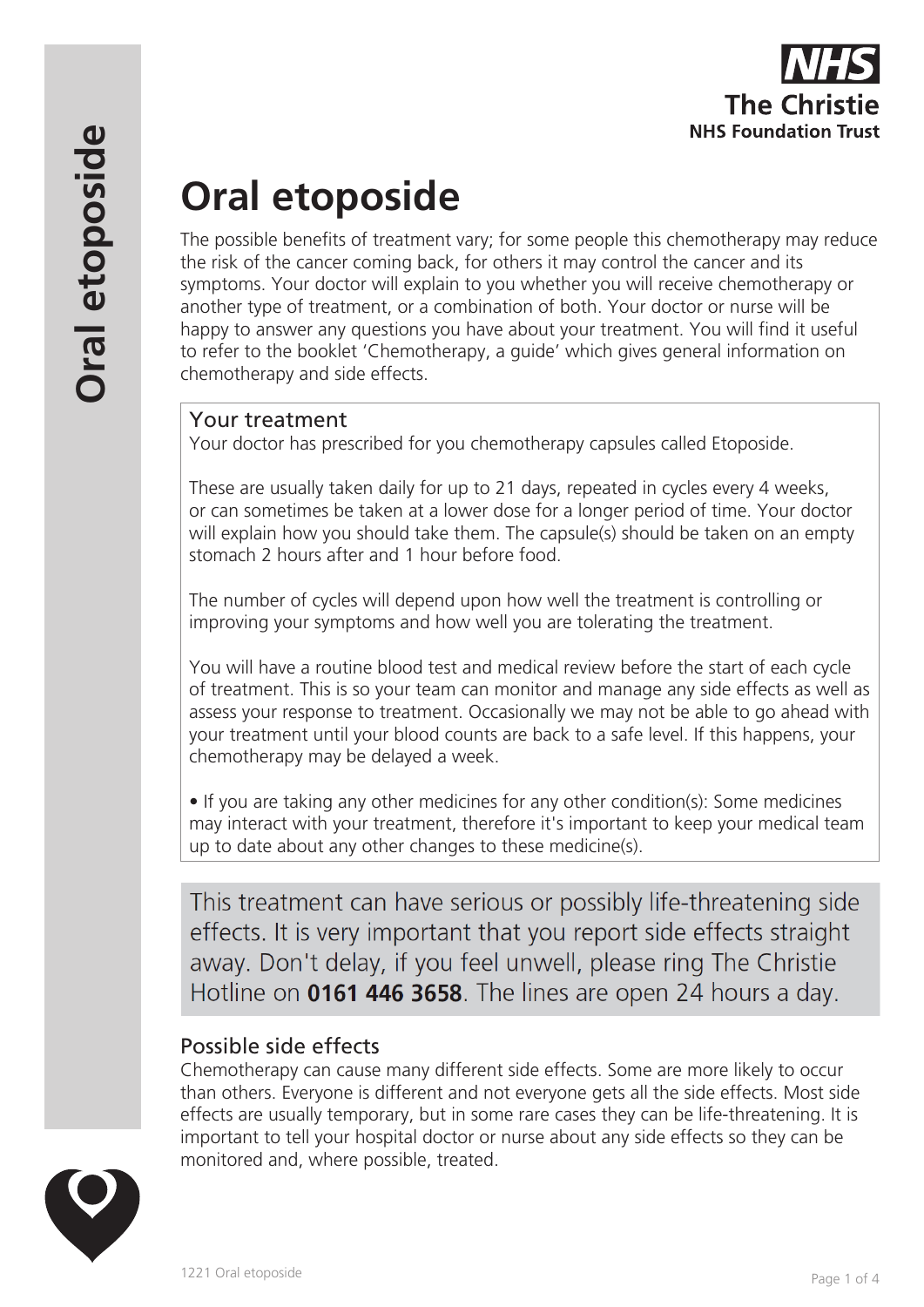# Is it alright for me to have a flu jab during the time I'm having chemotherapy?

It's safe to have a flu jab, but depending on the sort of chemotherapy you have had, it may not give quite as much protection against infection as usual. Some patients may need two vaccinations. However, if you're thinking of having any other vaccinations, do check with your Christie doctor first, because some vaccines should be avoided.

# Common side effects (more than 1 in 10)

#### • Increased risk of serious infection

You are vulnerable to infection while you are having chemotherapy. Minor infections can become lifethreatening in a matter of hours if left untreated. Symptoms of infection include fever, shivering, sweats, sore throat, diarrhoea, discomfort when you pass urine, cough or breathlessness. We recommend that you use a digital thermometer so you can check your temperature. You can buy one from your local chemist.

#### If you feel unwell, you have symptoms of an infection or your temperature is 37.5ºC or above, or below 36ºC contact The Christie Hotline straight away.

#### • Low platelets

This treatment can reduce the production of platelets which help the blood clot. Let your doctor know if you have any unexplained bruising or bleeding, such as nosebleeds, bloodspots or rashes on the skin, and bleeding gums. You may need a platelet transfusion.

#### • Nausea and vomiting (sickness)

Nausea and vomiting may occur during treatment, the severity of this varies from person to person. Antisickness medication will be given along with your chemotherapy to prevent this. You will also be given anti-sickness tablets to take at home. If you continue to feel or be sick, contact your GP or The Christie, because your anti-sickness medication may need to be changed or increased.

#### • Diarrhoea

If this becomes a problem while you are having treatment, anti-diarrhoea tablets can be bought from a pharmacy or prescribed by your GP for a temporary period until this is resolved. If the problem persists contact The Christie. Ask the staff for a copy of 'Eating: help yourself 'which has some useful ideas about diet when you are having treatment.

#### • Sore mouth and altered taste

Your mouth may become sore or dry, or you may notice small mouth ulcers during this treatment. Drinking plenty of fluids and cleaning your teeth regularly and gently with a soft toothbrush can help to reduce the risk of this happening. We can prescribe a mouthwash for you to use during treatment. You can dilute this with water if your mouth is sore. Ask your doctor or nurse for further advice. There is also general mouth care information in the chemotherapy booklet. If you continue to have a sore mouth, please contact The Christie Hotline.

Occasionally during treatment you may have a strange taste (metallic or bitter). A strongly flavoured sweet or mint will help to disguise this. Normal taste will usually return after the treatment finishes.

#### • Hair loss

Hair loss is usually total. The hair falls out gradually 10 to 14 days following your first course of treatment. The time scale varies from person to person. Please remember that this is a temporary side effect and your hair will grow back when your treatment is completed. Very rarely, hair loss can be permanent.

The cancer information centre offers a coping with hair loss service to all patients where support, information and advice will be given. Drop in, contact 0161 446 8100 or email informationcentre@christie.nhs.uk. Information about the wig service can also be found here and vouchers for wigs can also be obtained for eligible patients. The wig room provides a drop in service,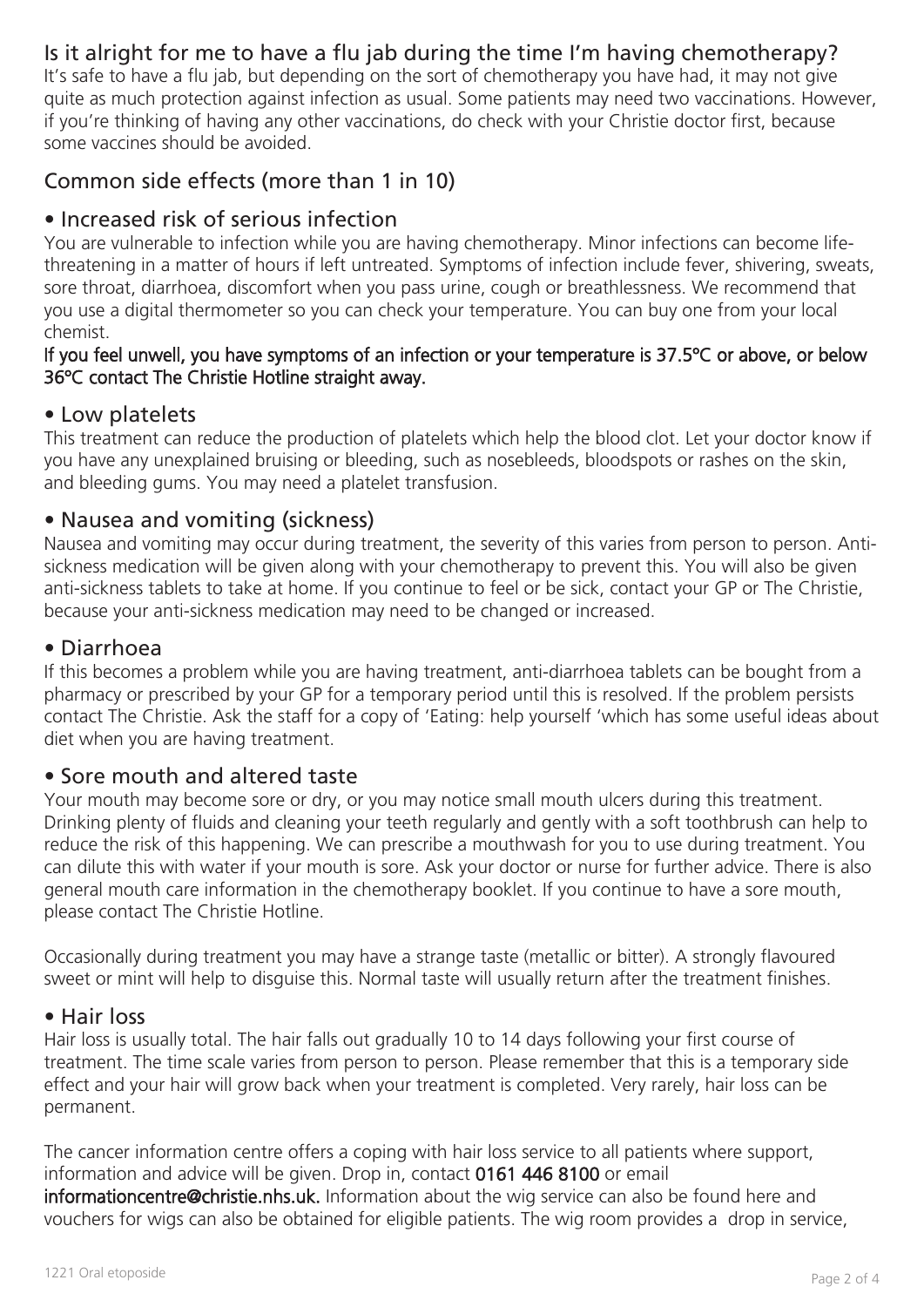please see The Christie leaflet 'The wig fitting service' for further information.

The Maggie's Centre runs a Talking Heads hair loss support workshop for anyone who is anticipating or experiencing hair loss (both men and women). These sessions cover the practicalities of hair loss as well as offering support with its emotional impact. Contact Maggie's on 0161 641 4848 or email manchester@maggiescentres.org.

# • Lethargy

Chemotherapy can make you feel tired and lacking in energy, although this is not usually severe. It can be frustrating when you feel unable to cope with routine tasks. If you do feel tired, rest and get help with household chores. If necessary, take time off work. Gentle exercise e.g.walking can be beneficial.

# Uncommon side effects (less than 1 in 10)

# • Anaemia (low number of red blood cells)

While having this treatment you may become anaemic. This may make you feel tired and breathless. Let your doctor or nurse know if these symptoms are a problem. You may need a blood transfusion.

#### • Gastro-intestinal upset

This treatment can sometimes cause indigestion, abdominal pain or diarrhoea. Let your doctor know if you have any of these symptoms. If you have abdominal pain with nausea, vomiting or diarrhoea, contact The Christie Hotline without delay.

#### • Skin rashes

Some people can get a rash when receiving oral Etoposide. The rash may be itchy and need treatment with antihistamines and/or steroid creams. If it is very troublesome, the oral Etoposide may need to be stopped temporarily and restarted at a lower dose. Your skin may also appear darker in colour or lightly tanned, especially around the joints. This is known as hyperpigmentation. This should return to normal once your treatment has finished.

# Rare side effects (less than 1 in 100)

## • Tingling and numbness in the fingers or toes/muscle weakness

This is usually only mild and temporary. It can sometimes last for some time or become permanent. Sometimes you may also have difficulty controlling the muscles in your arms and legs or your balance. Please report these symptoms to your doctor on your next hospital visit.

#### • Second cancers

Rarely acute leukaemia can occur with this chemotherapy when it is given with other chemotherapy drugs. Speak to your doctor if you wish to discuss this further.

## • Tumour Lysis Syndrome

Although this is rare with Etoposide capsules, this treatment may cause the rapid breakdown of cells which may lead to abnormalities in the blood. This problem is more likely if you have a lot of disease or if your kidneys do not work as well as they should do. Your doctor will tell you if you are at risk. You may be given a kidney-protective medicine called allopurinol for the first cycle of treatment, and your doctor may do additional blood tests to monitor this side effect. We sometimes admit patients for the first treatment to give intravenous fluids and kidney-protective medication and twice daily monitoring of blood tests for 48 hours.

## • Heart problems (Warning!)

Rarely etoposide can cause chest pain (angina) or a heart attack. If you experience chest pain you should ring 999 or go immediately to your nearest Accident and Emergency department. Page 3 of 4 1221 Oral etoposide